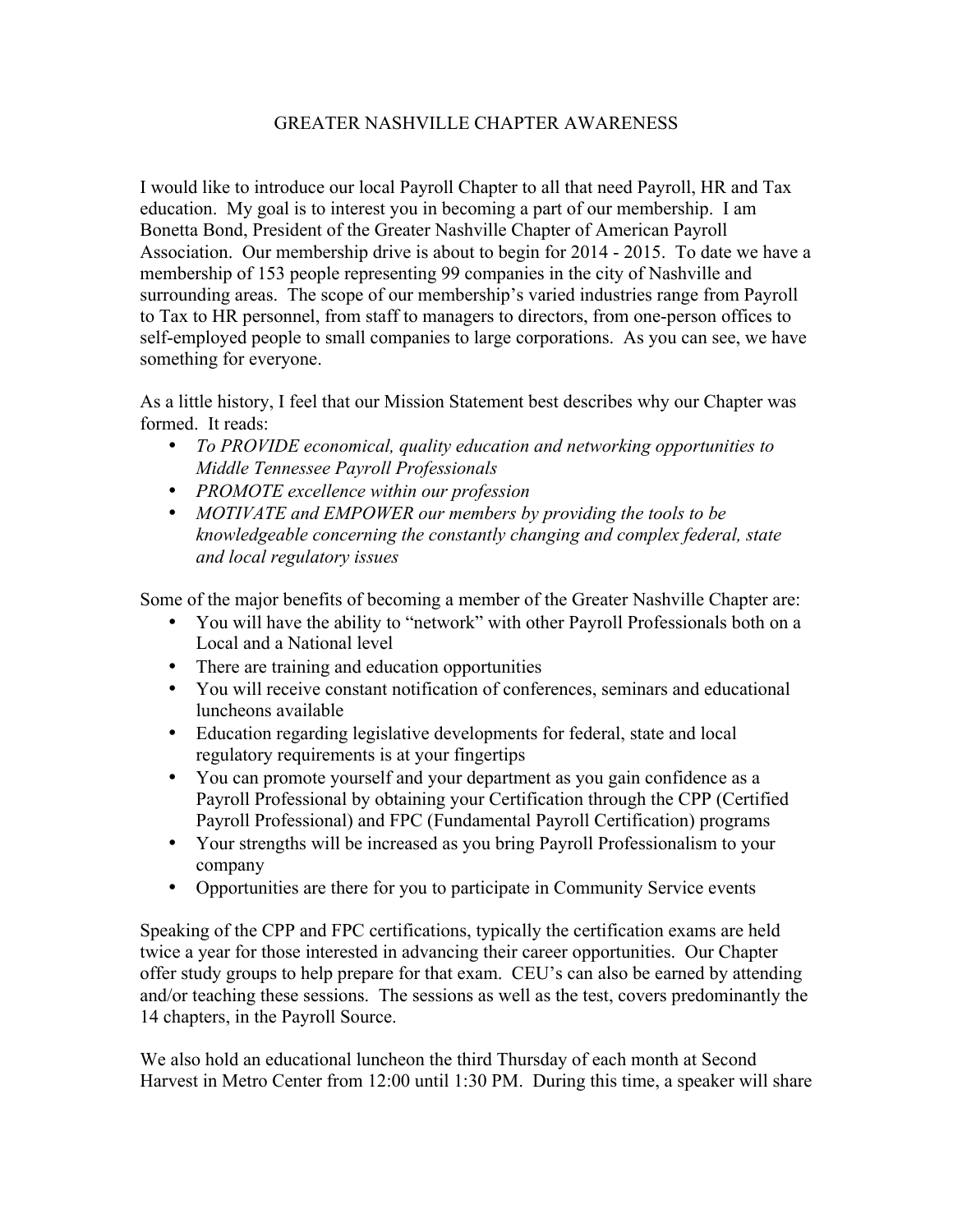their expertise on a topic of interest. The fee for members to attend is \$20.00 and for non-members is \$30.00 each time. Everyone is welcome.

Each month we connect with the community. Our Director of Community Services find charitable organizations which need help in some capacity. Whatever their need is, our members supply items (including manual hours if needed) from the organization's "Wish List". Volunteers are always needed. There is a sample "Volunteer" form in your New Member packet. If you happen to go out on our website (www.apanashvilletn.org) and see a project that interests you, simply submit the filled out form, and someone will contact you.

There are two major projects remaining on our Chart of Events for this year which you can get involved with.

- One is our Tennessee Statewide Conference which rotates its location between Nashville, Memphis, Chattanooga and Knoxville. We are excited to say that it will be held in Memphis this year at the Holiday Inn University Hotel August 13th through the 15<sup>th</sup> and is "Elvis" themed "Payroll...Always On My Mind". There is still time to register. The registration material is on our Tennessee State website (www.tswb-apa.net). I invite you to at least review the workshop topics and I believe that you will see opportunities to gain a wealth of knowledge. Your registration fee includes all workshop materials, all meals, a Welcome Hour and a dinner/party with Elvis…
- Then there is National Payroll Week (known best as NPW) to celebrate. This is celebrated nationally the first week of September. This is the week that all Payroll Professionals come out of the dungeons and let everyone know who helps make their life work. We try to let America know that without us, this country would come to a halt. We do that a company at a time. Normally, your Payroll, Tax and/or HR Departments hold some sort of awareness event (even as small as giving out Payday candy bars or as large as a Payroll fair). Our Chapter celebration is usually linked to our Community Service Project. This year our Chapter will be fellowshipping with the temporary residents of the Hope Lodge (it is where families of Cancer patients as well as some of the patients in outpatient treatment stay) as we carry our NPW banner with us to cook dinner for the families housed at that time. Some of our members will also be going to high schools in the area to train students how to understand the deductions on their paycheck. Please keep this week in mind and take the time to introduce yourself to your company's employees.

Also, National APA helps you celebrate, by giving you a chance to win an average American's weekly paycheck and a trip for two to Las Vegas. All that you have to do is go to www.americanpayroll.org and look under the sub-page for NPW or go to www.nationalpayrollweek.com and take the five-minute NPW on-line survey called "Getting Paid in America". This will automatically enter you in the drawing.